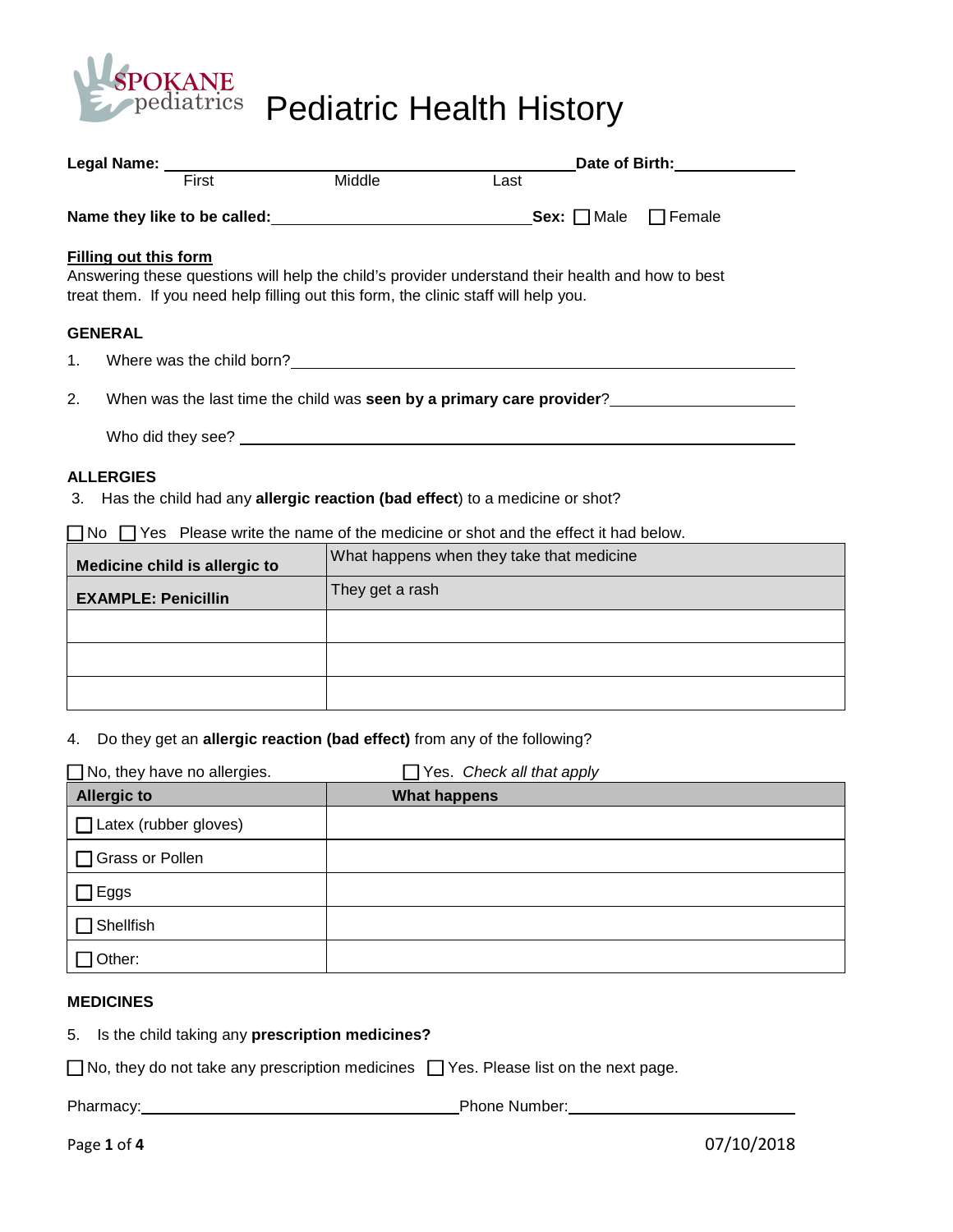| <b>Medicine name</b> | <b>Strength or</b><br><b>Amount</b> |                    | How many pills or doses do you take at a time? |      |        |     |  |  |
|----------------------|-------------------------------------|--------------------|------------------------------------------------|------|--------|-----|--|--|
| EXAMPLE:             |                                     |                    |                                                |      |        |     |  |  |
| Albuterol            | 90 <sub>mcg</sub>                   | $\times$ As needed | morning                                        | noon | dinner | bed |  |  |
|                      |                                     |                    | morning                                        | noon | dinner | bed |  |  |
|                      |                                     |                    | morning                                        | noon | dinner | bed |  |  |
|                      |                                     |                    | morning                                        | noon | dinner | bed |  |  |
|                      |                                     |                    | morning                                        | noon | dinner | bed |  |  |

#### 6. Do they regularly take any **over-the-counter, vitamins and nutritional supplements**?

□ No □ Yes. Check all that apply and enter "Strength or Amount" for those they are taking.

| Name of medicine                                                 | <b>Strength or Amount</b> |
|------------------------------------------------------------------|---------------------------|
| Pain Reliever (examples: Tylenol, Advil, Motrin, Aleve, Aspirin) |                           |
| 7 Vitamins                                                       |                           |
| $\Box$ Herbal medicine, please list:                             |                           |
| $\Box$ Nutritional supplements, please list:                     |                           |
| $\Box$ Other, please list:                                       |                           |

# **MEDICAL HISTORY**

7. Has the child **ever** had any of the following **health problems**? Check all that apply.

| ADD/ADHD                               | Kidney stones                                    |
|----------------------------------------|--------------------------------------------------|
| Allergies                              | Meningitis                                       |
| Anxiety                                | Otitis media (recurrent ear infections)          |
| Arthritis                              | Pneumonia                                        |
| Asthma (breathing disease)             | Prematurity (born too early)                     |
| Cancer (type:                          | Scoliosis (curving of the backbone)              |
| Diabetes (high blood sugar)            | <b>Seizures</b>                                  |
| Eating disorder                        | Sickle cell (disorder affecting red blood cells) |
| Eczema (skin problem)                  | Strep throat (recurrent throat infection)        |
| Headaches                              | Thyroid disease                                  |
| <b>Hearing loss</b>                    | Tuberculosis (TB, lung disease)                  |
| Heart murmur (extra noise heart makes) | Urinary infections                               |
| Immune deficiency                      | Varicella (chicken pox)                          |
| Inflammatory bowel disease             | Vision problem (problems seeing)                 |
| Jaundice (skin and eyes turn yellow)   | OTHER:                                           |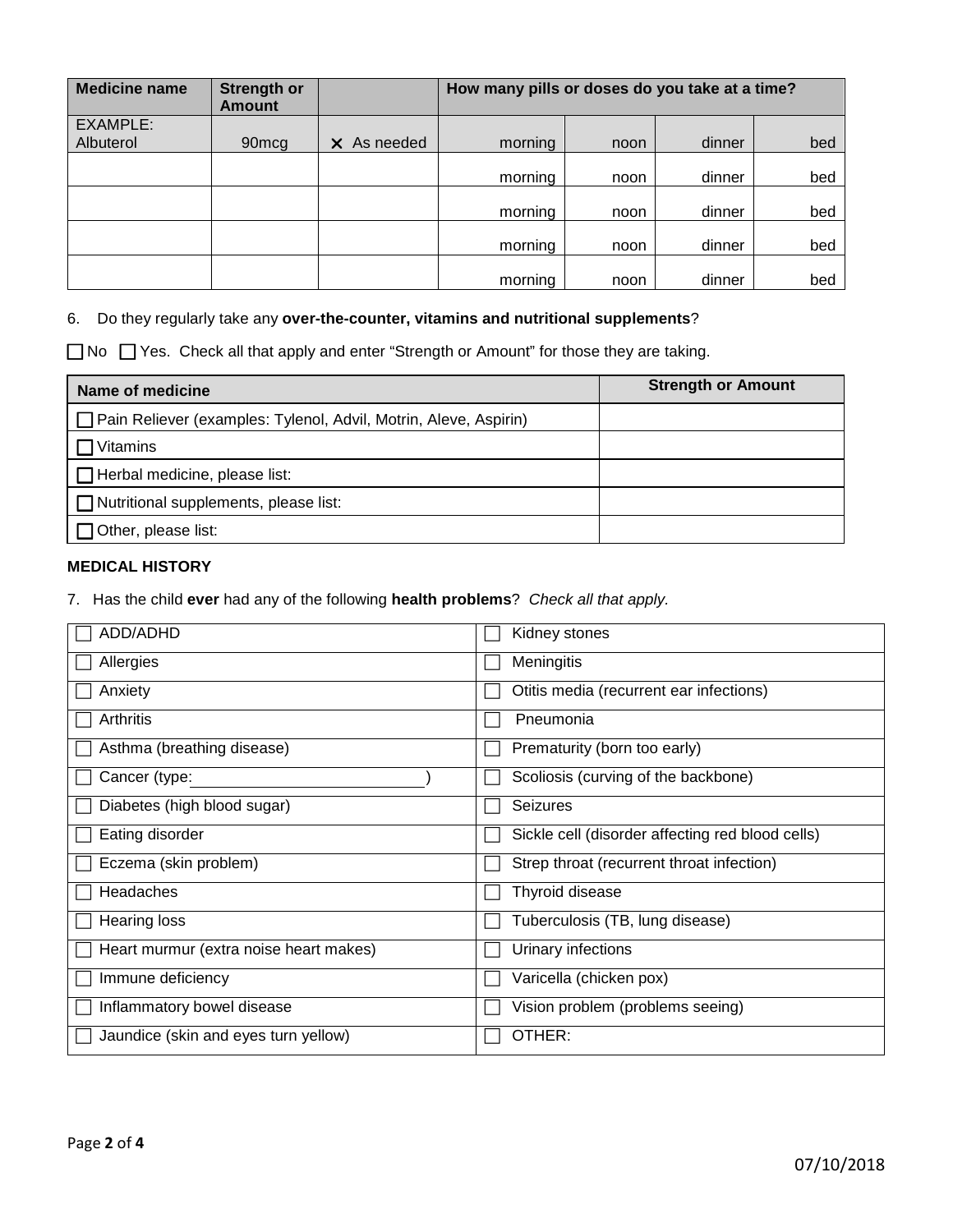## **SURGICAL HISTORY**

## 8. Has the child **ever** had **surgery?**

□ No, they have never had surgery <br>□ Yes. Please list each surgery below.

| Surgery | Date |
|---------|------|
|         |      |
|         |      |
|         |      |
|         |      |
|         |      |
|         |      |

### **FAMILY HISTORY**

9. Have any of the child's **family members** ever had any of the following health problems? Check all that apply

|                | Name | Alive?               | No known history | Arthritis | Asth <sub>ma</sub> | Birth defects | Can <sub>Cer</sub> | Depression | Heart disease | High blood pressure | High cholesterol | Kidney disea <sub>se</sub> | Obesity | <b>Thyroid disease</b> | Stroke | Substance | Abuse<br>Other |
|----------------|------|----------------------|------------------|-----------|--------------------|---------------|--------------------|------------|---------------|---------------------|------------------|----------------------------|---------|------------------------|--------|-----------|----------------|
| Mother         |      | $\Box$ Yes $\Box$ No |                  |           |                    |               |                    |            |               |                     |                  |                            |         |                        |        |           |                |
| Father         |      | $\Box$ Yes $\Box$ No |                  |           |                    |               |                    |            |               |                     |                  |                            |         |                        |        |           |                |
| Sister         |      | $\Box$ Yes $\Box$ No |                  |           |                    |               |                    |            |               |                     |                  |                            |         |                        |        |           |                |
| <b>Sister</b>  |      | $\Box$ Yes $\Box$ No |                  |           |                    |               |                    |            |               |                     |                  |                            |         |                        |        |           |                |
| <b>Brother</b> |      | $\Box$ Yes $\Box$ No |                  |           |                    |               |                    |            |               |                     |                  |                            |         |                        |        |           |                |
| <b>Brother</b> |      | $\Box$ Yes $\Box$ No |                  |           |                    |               |                    |            |               |                     |                  |                            |         |                        |        |           |                |
| <b>MGM</b>     |      | $\Box$ Yes $\Box$ No |                  |           |                    |               |                    |            |               |                     |                  |                            |         |                        |        |           |                |
| <b>MGF</b>     |      | $\Box$ Yes $\Box$ No |                  |           |                    |               |                    |            |               |                     |                  |                            |         |                        |        |           |                |
| <b>PGM</b>     |      | $\Box$ Yes $\Box$ No |                  |           |                    |               |                    |            |               |                     |                  |                            |         |                        |        |           |                |
| <b>PGF</b>     |      | $\Box$ Yes $\Box$ No |                  |           |                    |               |                    |            |               |                     |                  |                            |         |                        |        |           |                |

MGM=Maternal Grandmother MGF=Maternal Grandfather PGM=Paternal Grandmother PGF= Paternal Grandfather